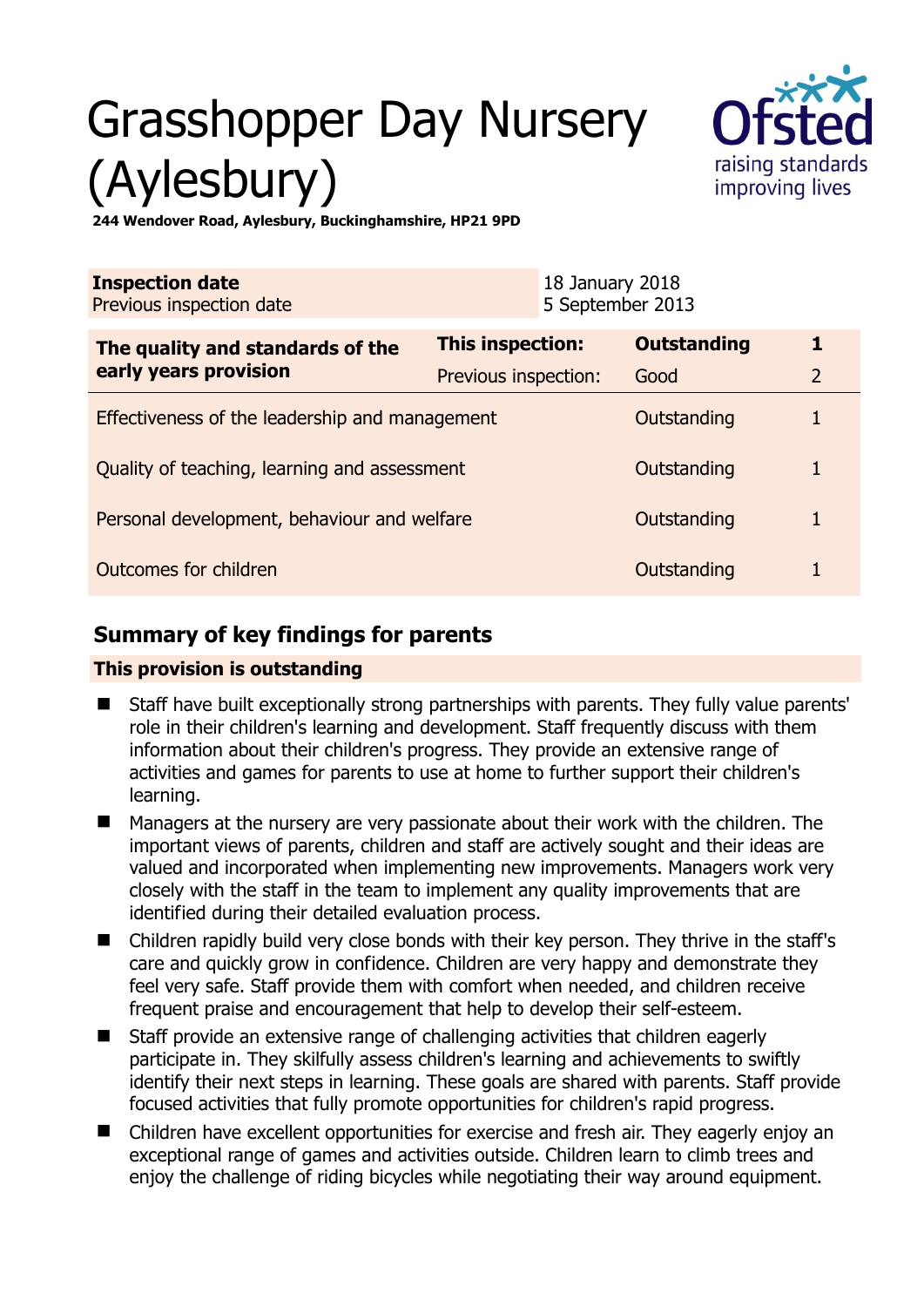# **What the setting needs to do to improve further**

## **To further improve the quality of the early years provision the provider should:**

■ continue to extend the already excellent wide range of interesting, imaginative and challenging mathematical activities for children to support their rapid progress even further.

## **Inspection activities**

- $\blacksquare$  The inspector observed the quality of teaching during activities indoors and outdoors, and assessed the impact this has on children's learning.
- The inspector spoke with staff and children during the inspection.
- The inspector observed and discussed a joint observation with the manager.
- The inspector held a meeting with the manager and deputy manager. She looked at relevant documentation and evidence of the suitability of staff working in the nursery.
- The inspector spoke to a number of parents and read written feedback from parents during the inspection and took account of their views.

## **Inspector**

Michelle Baldock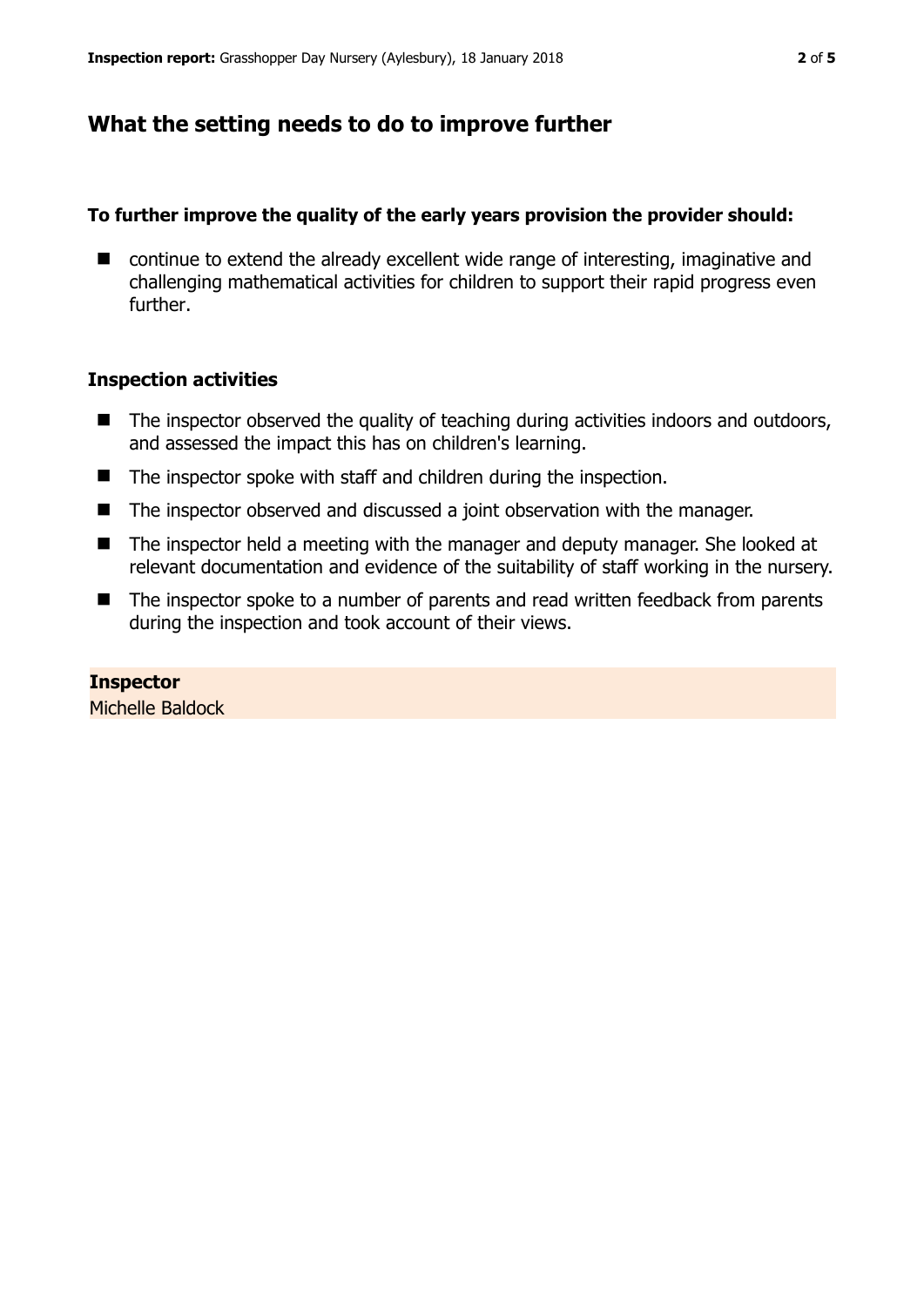## **Inspection findings**

## **Effectiveness of the leadership and management is outstanding**

Safeguarding is effective. All the dedicated staff have an excellent knowledge of the signs and symptoms of abuse. Staff know whom to contact in their local authority to pass on any such concerns. The management team places safeguarding at the heart of the nursery's practice. Children quickly learn to access risks for themselves, such as when they learn to climb trees and move things that have fallen on the floor. Staff are very well supported by the management team, which provides them with mentors to support their progress. The management team has implemented very effective supervisory procedures which include observation and assessment of staff. Together they identify training that will enhance their knowledge and skills even further. Staff frequently assess children's progress and identify any gaps in learning, providing targeted support. Staff regularly share records of children's progress with other settings they attend.

#### **Quality of teaching, learning and assessment is outstanding**

Staff have very high expectations of what children can achieve. Through staff's inspiring interactive story sessions, children delight in using props to recall and tell the story to their friends. Staff understand the importance of continuing to provide and build on their exceptional range of mathematical activities that supports children in their progress. Staff challenge children to solve simple mathematical problems, such as using scales to work out which of their favourite fruit is lighter and heavier. Children are given plenty of time to think and respond to challenging questions. For example, as they experiment by adding food colouring to water and foam, they predict what the colour will be as they mix together. Children enjoy extending their early writing skills as they make marks to represent their names on their pictures.

## **Personal development, behaviour and welfare are outstanding**

Children behave exceptional well. They rapidly learn how to share and take turns with toys. Children regularly support one another in achieving new goals. Children learn about each other's similarities and differences in a very positive way because of the nursery's inclusive practice. Children eagerly talk about what they are doing and willingly share their views and opinions. Excellent hygiene practices are fully promoted by staff. Children know to wash their hands before mealtimes. Staff use mealtimes and activities to fully promote children's understanding about eating food that is healthy and good for them.

#### **Outcomes for children are outstanding**

All children make rapid progress in their learning. They are exceptionally well prepared for their next stage in learning and for their move on to school. Children from a young age develop high levels of independence. For example, young children learn how to take of their coats and older children prepare all the tables for mealtimes. Children count how many chairs are at a table and work out the correct number of plates, cups and cutlery needed. They learn to serve themselves food from a young age and delight in the praise they receive for their efforts.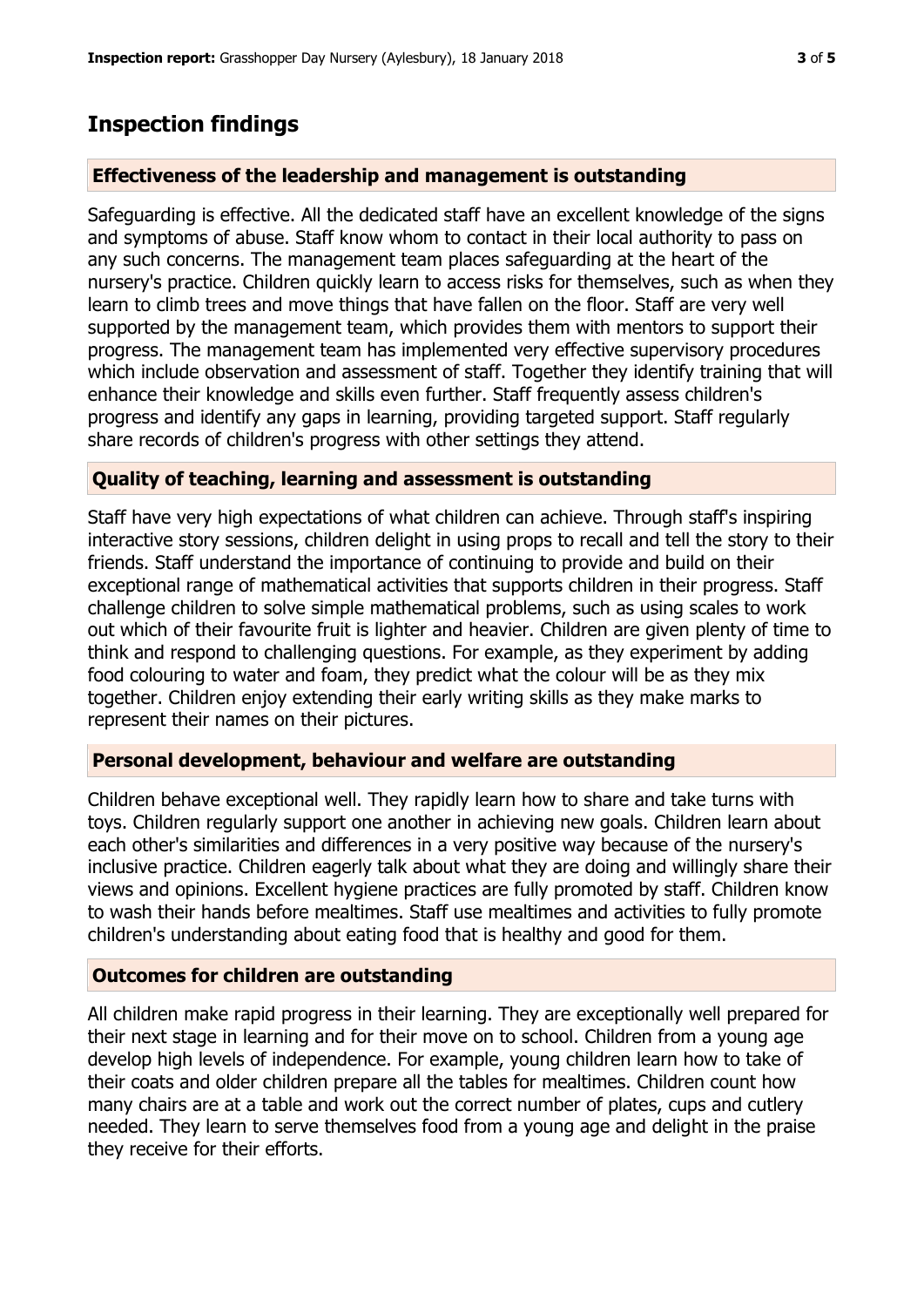# **Setting details**

| Unique reference number                             | EY459394                                                                             |  |
|-----------------------------------------------------|--------------------------------------------------------------------------------------|--|
| <b>Local authority</b>                              | <b>Buckinghamshire</b>                                                               |  |
| <b>Inspection number</b>                            | 1063348                                                                              |  |
| <b>Type of provision</b>                            | Full-time provision                                                                  |  |
| Day care type                                       | Childcare - Non-Domestic                                                             |  |
| <b>Registers</b>                                    | Early Years Register, Compulsory Childcare<br>Register, Voluntary Childcare Register |  |
| Age range of children                               | $0 - 4$                                                                              |  |
| <b>Total number of places</b>                       | 73                                                                                   |  |
| Number of children on roll                          | 134                                                                                  |  |
| Name of registered person                           | Childbase Partnership Limited                                                        |  |
| <b>Registered person unique</b><br>reference number | RP900830                                                                             |  |
| Date of previous inspection                         | 5 September 2013                                                                     |  |
| <b>Telephone number</b>                             | 01296 424540                                                                         |  |

Grasshopper Day Nursery (Aylesbury) registered in 2013. The nursery employs 35 members of childcare staff. Of these, 20 hold appropriate early years qualifications at level 3 or above. The nursery opens Monday to Friday all year round, for 51 weeks of the year. Sessions are from 7.30am until 6.30pm. The nursery provides funded early education for two-, three- and four-year-old children.

This inspection was carried out by Ofsted under sections 49 and 50 of the Childcare Act 2006 on the quality and standards of provision that is registered on the Early Years Register. The registered person must ensure that this provision complies with the statutory framework for children's learning, development and care, known as the early years foundation stage.

Any complaints about the inspection or the report should be made following the procedures set out in the guidance 'Complaints procedure: raising concerns and making complaints about Ofsted', which is available from Ofsted's website: www.gov.uk/government/organisations/ofsted. If you would like Ofsted to send you a copy of the guidance, please telephone 0300 123 4234, or email enquiries@ofsted.gov.uk.